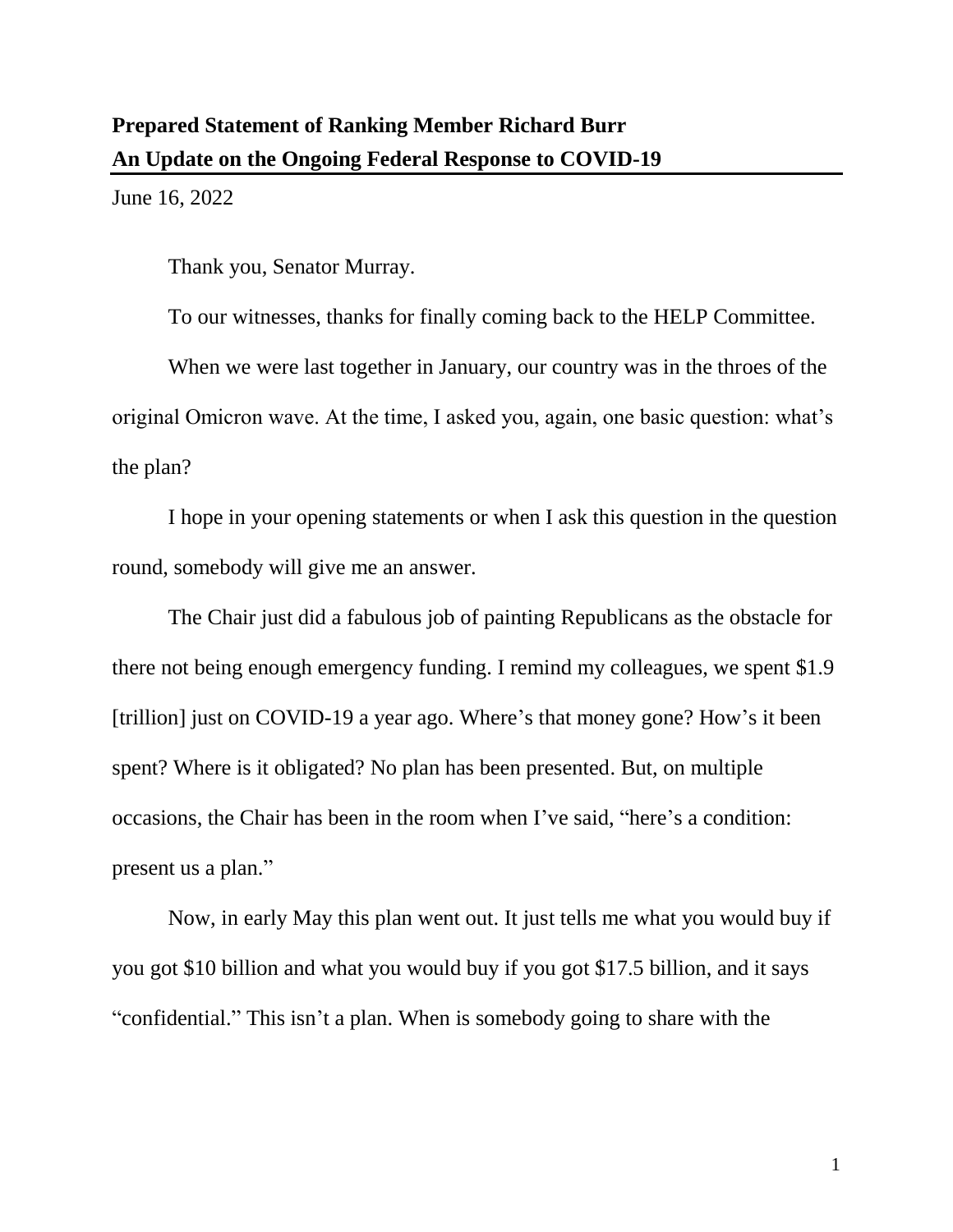American people the destination that we are trying to get to, and how we're going to get to that destination?

We are still in crisis management and we're two and half years into this. And, I'm really sympathetic of Dr. Fauci's position because Tony, more than anybody, understands we're dealing with a virus that continues to evolve and change.

Since that time, we have seen new Omicron subvariants take hold. Right now, cases of BA.4 and BA.5 are creeping up around the country.

In January, I asked you, yet again, how this administration was looking to other countries that have already experienced new surges so that we can prepare for the impact of new variants in the U.S and inform our response.

BA.4 and BA.5, for example, caused a new wave of infections in countries where they were dominant, like South Africa and Portugal.

Twenty-two percent of cases in the U.S. are currently BA.4 or  $BA.5 - a$ number that continues to increase. What are we learning from other countries and regions that are ahead of us, like Israel and Europe?

What do we need to be doing today to ensure we are prepared for what we may face in the weeks and months to come?

I've asked you repeatedly about studies out of Israel and other countries.

2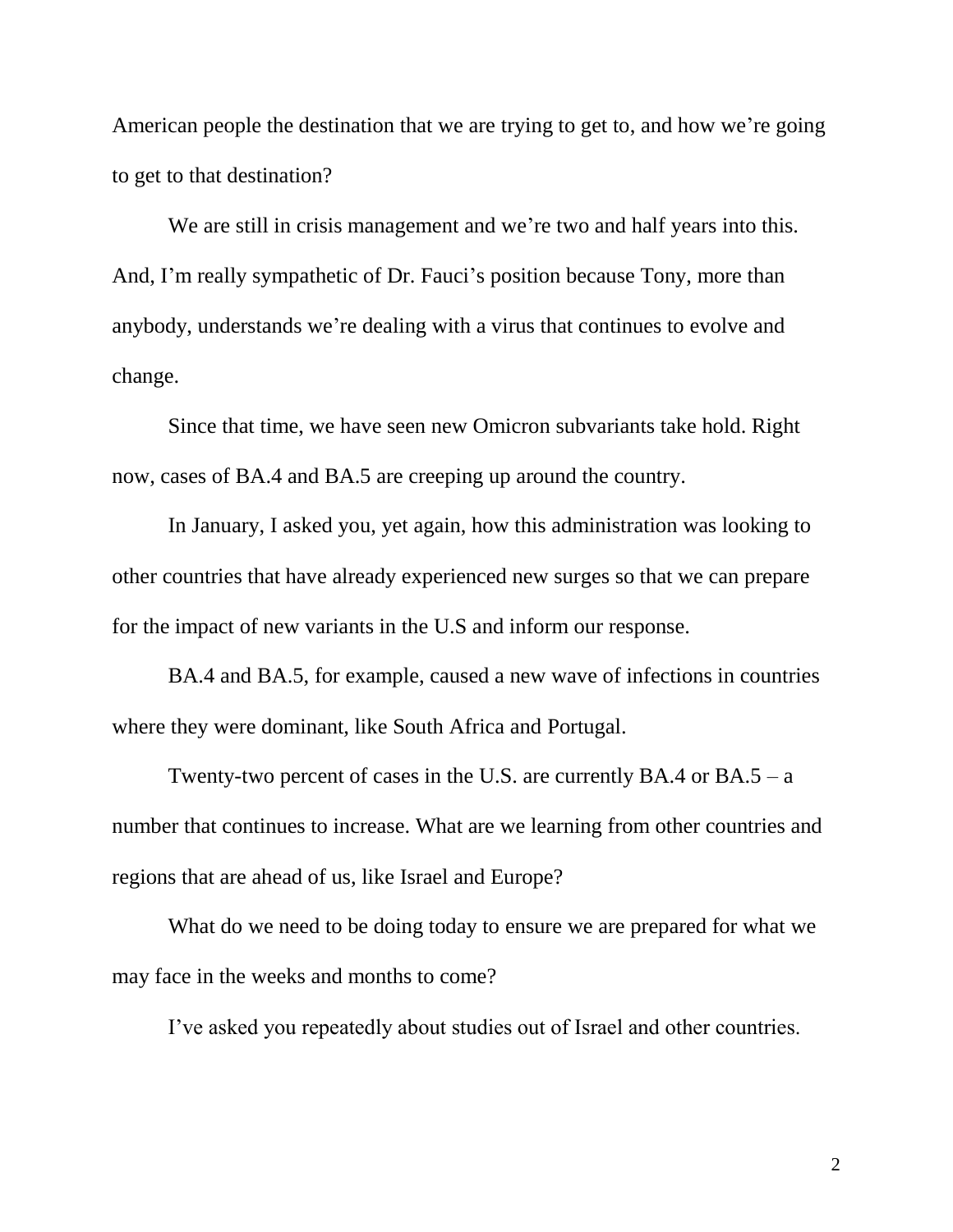I've been frustrated by the lack of detail about what you are learning from other countries and how it informs our COVID-19 response, so I sent my staff to Israel over the Memorial Day recess.

It's my understanding that you currently meet with your Israeli counterparts regularly, no less than every six to eight weeks.

During these meetings, they share the latest on COVID-19 trends in Israel and any updated data on their vaccine clinical trials and studies.

If you are getting this information regularly, why is it taking so long for you to act on it?

In January, Israel became the first country to offer a fourth vaccine dose to individuals over 60 and health care workers that were at least four months past their third dose.

Israel's Health Ministry announced new data at the end of January demonstrating additional protection from a fourth vaccine dose for those 60 and older.

It took CDC another three months to take similar steps.

I'll say that again – three months later.

Israel has also taken steps to appropriately target the use of limited COVID-19 countermeasures.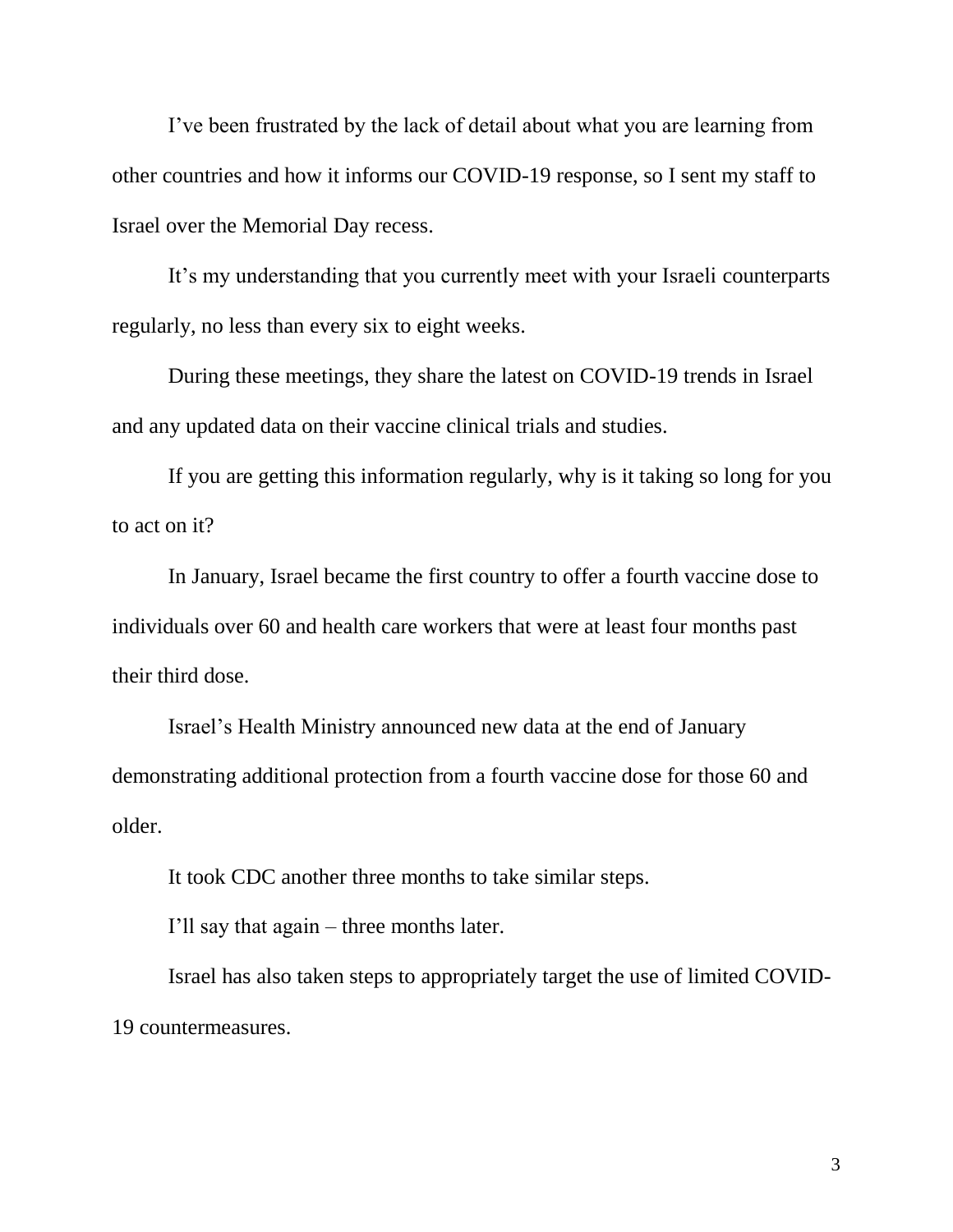Israel targeted its supply of oral antiviral drugs to treat those at greatest risk of severe illness to keep them out of the hospital.

Meanwhile, in the United States the Biden Administration developed a new Test to Treat strategy to provide therapeutics to as many infected people as possible.

The terms of the emergency use authorization are that the Pfizer drug should be given to high risk patients, not everyone who tests positive. But the President himself said and I'll quote this: people can get tested at a pharmacy, and if they're positive, receive antiviral pills on the spot at no cost. End quote.

So, either the President was confused about his own announcement, or you are deliberately giving these pills to too many patients, violating the terms of the EUA, putting people at risk, and wasting treatments and taxpayer dollars.

I am puzzled by the wide gap in our approaches when so much data is regularly being shared between health leaders in both countries.

Before you say that our countries are different sizes, I'll remind you that we can approve drugs and devices based on samples of just a few thousand patients.

The virus is the same in Israel and in the United States and we have seen Israel get hit by new variants six to eight weeks before the United States.

Israel's quick and decisive actions in early December delayed the onset of the Omicron wave by five weeks. They had a clear plan and clear leadership.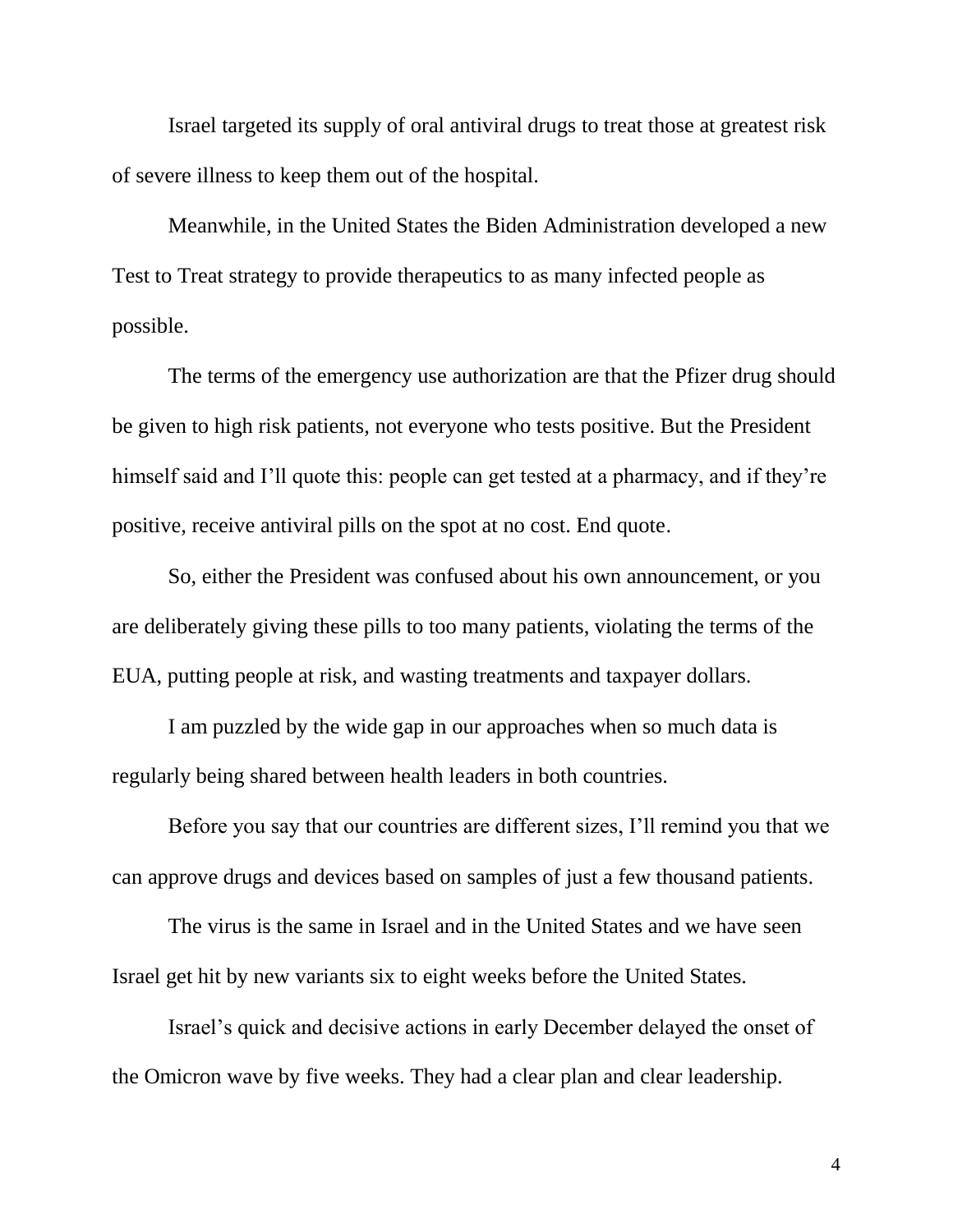Meanwhile, we have discarded over 82 million COVID-19 vaccine doses, and this Administration assumes that at least 50 percent of the booster doses we purchase for this fall will go to waste.

Why do we keep falling further behind? Why aren't we trying to do better? Why aren't we learning from our mistakes? It doesn't even seem like we are striving for mediocrity now.

Have you all just given up?

Let me highlight just a few of your more glaring inconsistencies.

In April, CDC released data indicating that nearly 60 percent of Americans, and about 75 percent of children, had at least one COVID-19 infection by the end of February.

Though more recent data has not been released, I imagine the infected rate is even higher today, given recent spikes in cases.

We know that the majority of Americans age five and older have had at least two doses of a COVID-19 vaccine.

So, the majority of Americans have some degree of protection against the virus – yet, we only removed our pre-departure testing requirement for travelers entering the U.S legally this past Sunday.

Many EU countries lifted their pre-entry testing requirement for fully vaccinated travelers in February and March. Canada followed suit in April.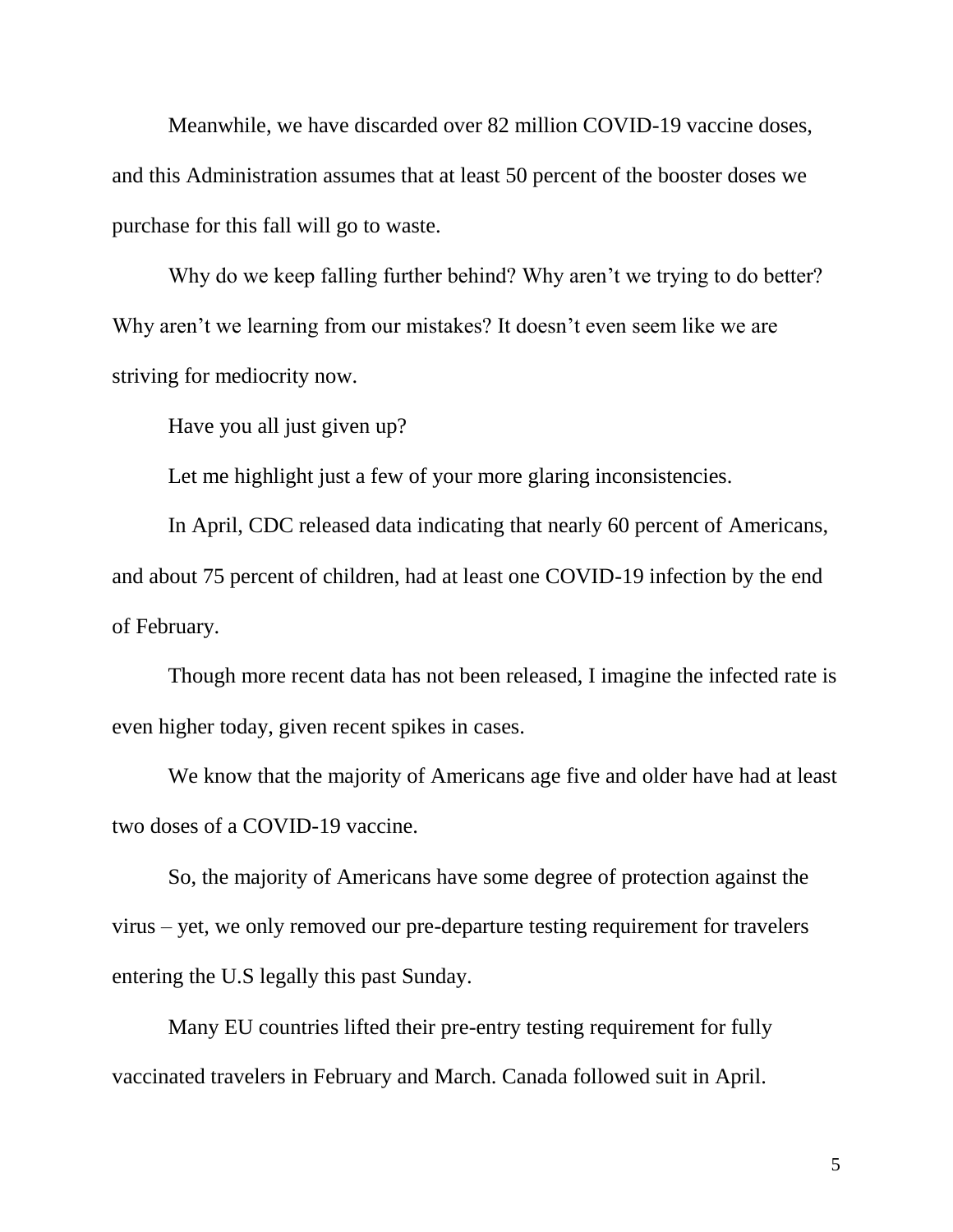In response to a letter I wrote about my concerns with CDC's termination of the Title 42 order, you wrote, "the COVID-19 risk for U.S. communities is greatly reduced for most people compared to earlier in the pandemic."

So, why are we still in an urgent state of emergency and taking months to remove restrictions that other countries have been removing since February and March?

The American people are fed up with your confusing messaging and inconsistent response.

So, let me ask again: what's the plan?

More than two years into this pandemic, the American people are going back to work in person, attending weddings and events, and traveling for work and leisure. And government still allows its employees, even at the FDA, CDC, and within the HHS platform, to work remotely.

Individuals who are at higher risk of severe illness or those who live in communities with higher levels of circulating virus know the precautions they need to take to keep themselves and their families safe. And if they get sick, we have tests and treatments to help them recover.

We know more now than we did two years ago, and we have more tools to save more lives.

It is past time to think about the future.